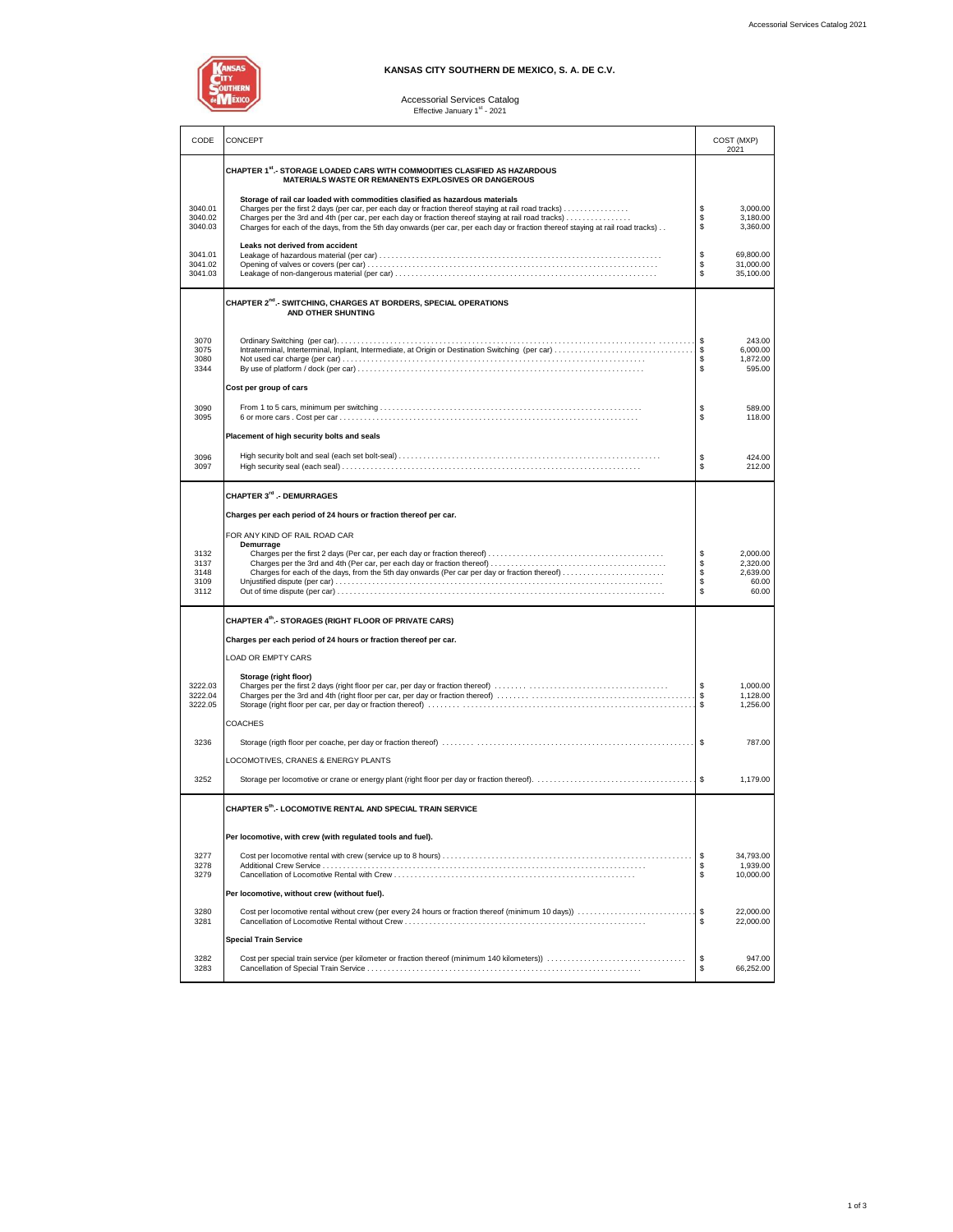

### **KANSAS CITY SOUTHERN DE MEXICO, S. A. DE C.V.**

# Accessorial Services Catalog<br>Effective January 1<sup>st</sup> - 2021

| CODE                 | CONCEPT                                                                                                                                                                                                          |              | COST (MXP)<br>2021             |
|----------------------|------------------------------------------------------------------------------------------------------------------------------------------------------------------------------------------------------------------|--------------|--------------------------------|
|                      | CHAPTER 6th .- CRANE RENTAL TO LOAD OR UNLOAD WORK<br>Per crane with crew, regulated tools, fuel and oil.                                                                                                        |              |                                |
| 3290                 |                                                                                                                                                                                                                  | \$           | 1,703.00                       |
|                      | CHAPTER 7th.- DESTINATION OR CONSIGNEE, OR ANY WAYBILL MODIFY<br>OR WAYBILL CANCELLATION; REGISTER, UNREGISTER OR UPDATE POOL                                                                                    |              |                                |
|                      | For each waybill modification, cancellation, or car pool records                                                                                                                                                 |              |                                |
| 3300<br>3301<br>3303 |                                                                                                                                                                                                                  | Ŝ.<br>Ŝ.     | 3.395.00<br>1,008.00<br>899.00 |
|                      | CHAPTER 8th.- HOLD CAR IN TRANSIT TO PROTECT, ACCOMMODATE AND SECURE THE FREIGTH                                                                                                                                 |              |                                |
| 3320                 |                                                                                                                                                                                                                  | <b>S</b>     | 320.00                         |
|                      | CHAPTER 9th.- INSPECTION OR VERIFICATION OF THE FREIGTH                                                                                                                                                          |              |                                |
|                      | Hold in Transit or at Border for Inspection                                                                                                                                                                      |              |                                |
| 3345                 | If after the inspection, the person concerned wants to unload the car where the inspection had been done,<br>a diversion charge must be applied in addition.                                                     | \$           | 133.00                         |
|                      | At Destine Inspection                                                                                                                                                                                            |              |                                |
| 3350                 |                                                                                                                                                                                                                  | \$           | 540.00                         |
|                      | CHAPTER 10th.- BORDER BRIDGE CROSSING                                                                                                                                                                            |              |                                |
|                      | CARS THAT WILL PRODUCE FREIGHTS REVENUE                                                                                                                                                                          |              |                                |
| 3370                 |                                                                                                                                                                                                                  | Ŝ.           | 1,022.00                       |
|                      | <b>LOAD OR EMPTY CONTAINERS</b>                                                                                                                                                                                  |              |                                |
| 3375<br>3380         |                                                                                                                                                                                                                  |              | 345.00<br>397.00               |
|                      | LOAD OR EMPTY PIGGYBACK                                                                                                                                                                                          |              |                                |
| 3385<br>3390         |                                                                                                                                                                                                                  |              | 13.00<br>263.00                |
|                      | CARS THAT HAVE NOT AND WILL NOT PRODUCE FREIGHT REVENUE                                                                                                                                                          |              |                                |
| 3400                 | Cost per border bridge crossing to cars that have not and will not produce freight revenue (per car) \$                                                                                                          |              | 6.720.00                       |
|                      | RAILROAD EQUIPMENT TO SERVE PARTICULAR CUSTOMER.                                                                                                                                                                 |              |                                |
|                      | CHARGE PER CAR:                                                                                                                                                                                                  |              |                                |
| 3405<br>3410         | Cost per border bridge crossing per locomotives, cranes and energy plants over its own wheels (per equipment) \$<br>Cost per border bridge crossing per coaches & empty cars over its own wheels (per equipment) | $\mathbf{s}$ | 799.00<br>199.00               |